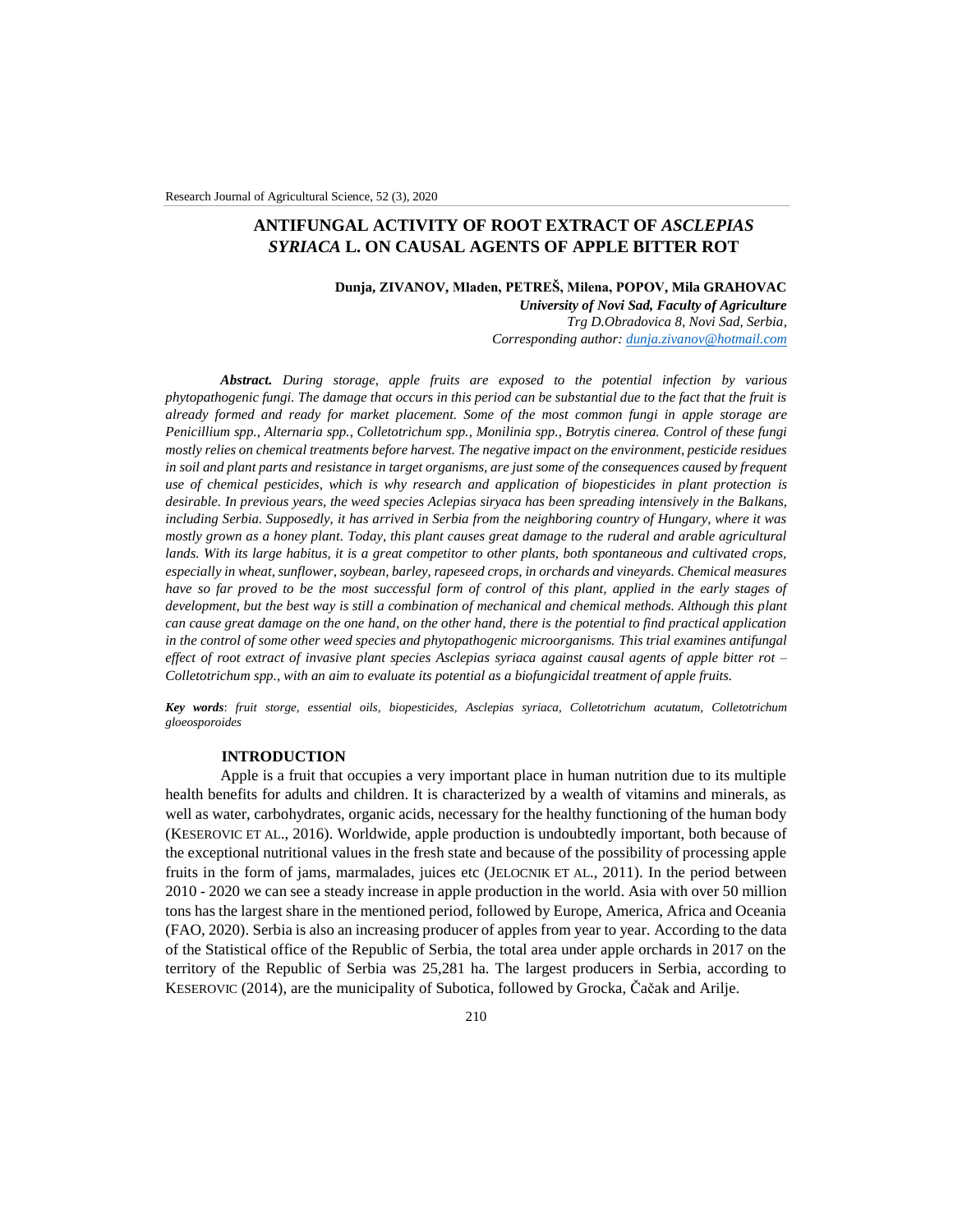Today, when intensive farming system is represented, it is possible to market only healthy and high quality products. The apple fruit may be exposed to infection by phytopathogenic fungi not only in the growing season, but also during transport or storage, when the damage is much greater because the product is already formed and ready for placement. Infection by phytopathogenic fungi can greatly reduce the market and nutritional value of the fruit (PETRES ET AL., 2017).

The most common phytopathogenic fungi present on apple fruits are *Penicillium* spp., *Alternaria* spp., *Colletotrichum* spp., *Monilinia* spp., *Botrytis cinerea*. Their activity and harmfulness depend on a combination of several factors, starting with the sensitivity of the host, the presence of pathogens as well as environmental factors (GRAHOVAC ET AL., 2011). According to GRAHOVAC (2014), on the apple fruits, in Serbia, there are two species of the genus *Colletotrichum* – *C. acutatum* and *C. gloeosporoides.* Fungi of the genus *Colletotrichum* are cosmopolitan and aggressive species, which have a wide range of hosts, including pear, apple, cherry or tomato fruits (ZIVKOVIC ET AL., 2012). Today, in plant protection, especially apples, chemical control measures are dominant, which entail harmful effects on the environment in the form of pesticide residues in the soil or fruit, and thus on human health. That is why the integrated approach in production as well as the application of biological preparations is becoming more frequent (SOVLJANSKI ET AL., 2004).

Control of apple rot pathogens is necessary during production, before harvest, but it is also desirable after harvest, due to potential infection by various phytopathogenic fungi also in this period (GRAHOVAC ET AL., 2011). However, due to ecological issues, there are no currently available treatments for apple rot after harvest. The use of beneficial microorganisms or their metabolic products, as well as the use of essential oils and the application of plant extracts are possible ways of biological control application in plant protection (STEVIC, 2013), and present a great opportunity for apple fruits rot control after harvest.

Weed species *Asclepias syriaca* L. originating from the northern parts of central and northeastern United States and Canada (POPOV, 2016), today is widespread both in Europe and also in the Republic of Serbia (POPOV, 2013). It is a cosmopolitan species that can cause great damage to ruderal habitats where it is mostly present, however, recent literature states the potential of its antifungal effects (POPOV ET AL., 2020), and therefore in this study, extracts obtained from this plant species were tested for the activity against causal agents of apple bitter rot pathogens – *Colletotrichum*.

## **MATERIAL AND METHODS**

### **PREPARATION OF** *ASCLEPIAS SYRIACA* **EXTRACT**

Samples of *Asclepias syriaca* roots were collected in the vicinity of Novi Sad, on the sandy shores of the Danube River. The root was taken out during the fruiting period of the plant at a depth of 0-30 cm. The aqueous extract provided for this work was prepared by the method of Kalinova and the associates (2012). First, the cleaned silk root is cut into pieces 0.5 to 3 cm long, then it is dried to an absolutely dry mass, after which it is ground finely to obtain particles the size of one millimeter. 100 g of dry root mass was immersed in one liter of distilled water and shaken at room temperature for 24 hours in a shaker at a speed of 120 rpm. The extract thus obtained was filtered through filter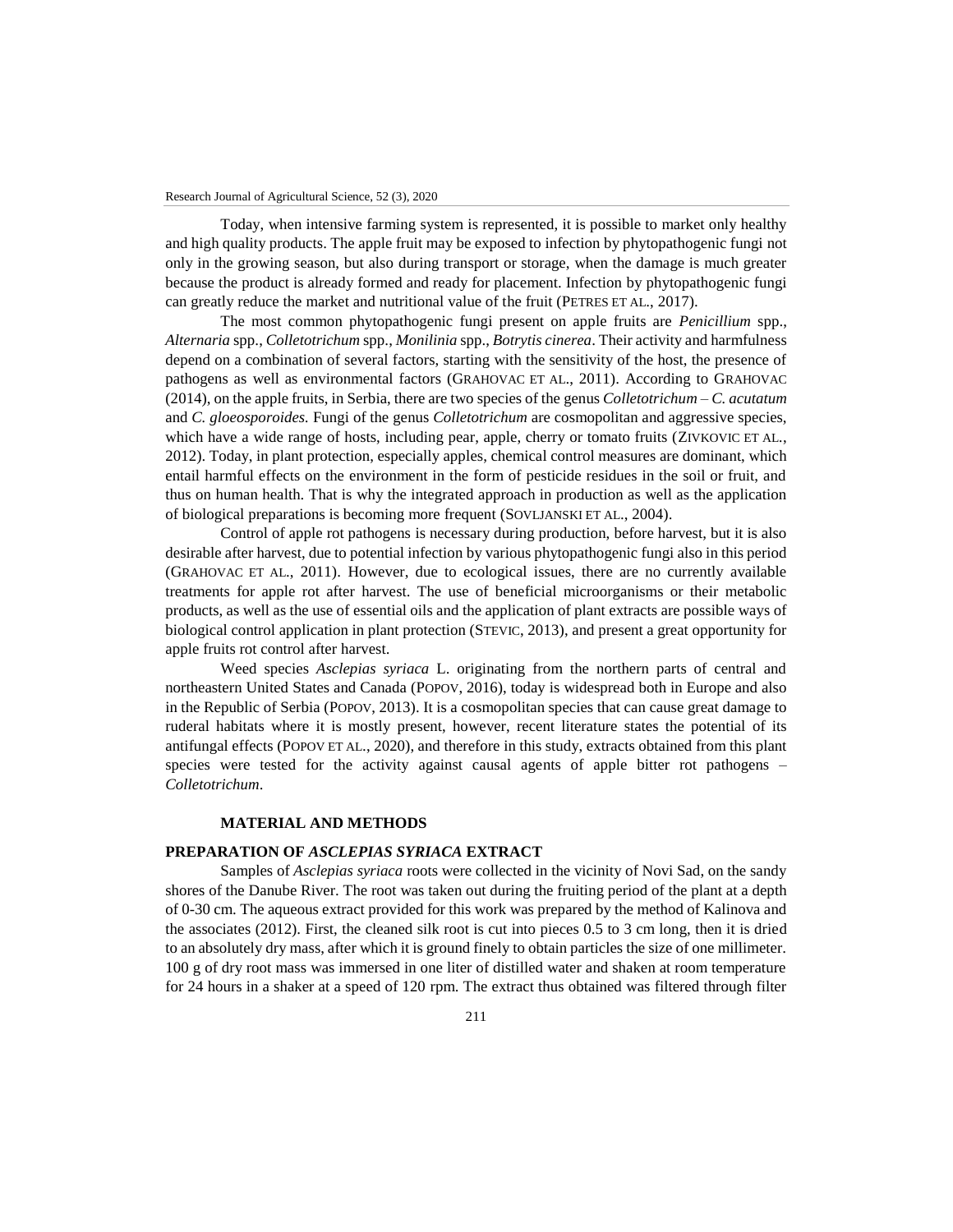paper and centrifuged at 5000 rpm after which it is diluted to a concentration of 80 grams of dry mass of roots / 1 l of distilled water.

The methanol solution was obtained by mixing 80 g of dry root mass in 11 of 95% methanol at a temperature of 24 ° C in a shaker in the dark. After stirring, filtration was performed as with the aqueous extract. In the next step, methanol was evaporated in vacuo at 40  $\degree$  C to give a dry residue of 33.0332 g dry mass / l of distilled water.

# **ISOLATES OF PHYTOPATHOGENIC FUNGI**

Two isolates of phytopathogenic fungi were used in the experiment. Both isolates belong to the genus *Colletotrichum*. One of the isolates used was *Colletotrichum gloeosporoides* (code ČA2) and the other species was *Colletotrichum acutatum* (code 166). Both isolates originate from apple fruit, and were identified to the species level using conventional, species-specific PCR. The isolates are part of the permanent collection of microbiological cultures of the Department of Plant and Environmental Protection, Faculty of Agriculture, University of Novi Sad. During the experimental setup, the isolates were cultured on PDA medium and incubated at 25  $\degree$  C for a period of five days. At the end of the incubation period, mycelial sections 3 mm in diameter along the colony circumference were formed and used for further trials to examine the effect of *A. syriaca* extract on the isolates in *in vivo* and *in vitro* assays.

### *IN VITRO* **TEST**

The effect of aqueous and methanol extract of *A. syriaca* on the apple fruit rot pathogens from the genus *Colletotrichum* was investigated by the method of monitoring radial growth of isolates on potato dextrose agar (PDA) medium with incorporated extract. In the experiment, appropriate amounts of distilled sterile water and prepared extracts were added to the molten, cooled (50 ° C) PDA medium to obtain the desired concentrations of extract in the medium (0.04 and 0.08 ml of extract / ml of medium). Homogenization of the mixture was performed on a magnetic stirrer, and then the mixture was poured into Petri dishes. In the control variant, only sterile, distilled water was added to the PDA medium. After medium solidification, sections of mycelium with a diameter of 3 mm were placed in the center of the Petri dish. The experiment was set up in three replicates.

The effect of aqueous and methanol extract of *A. syriaca* was determined after three and six days of incubation of Petri dishes prepared in this way at  $25^\circ$  C in the dark, by measuring the diameters of the developed colonies in two perpendicular directions.

# *IN VIVO* **TEST**

Due to the antagonistic effect recorded in *in vitro* experiments, the antifungal activity of *Asclepias syriaca* extract on *Colletotrichum gloeosporides* and *Colletotrichum acutatum* was also examined in *in vivo* assays. The extract that exhibited the most pronounced mycelial growth inhibition in *in vitro* assay was selected for further *in vivo* experiments.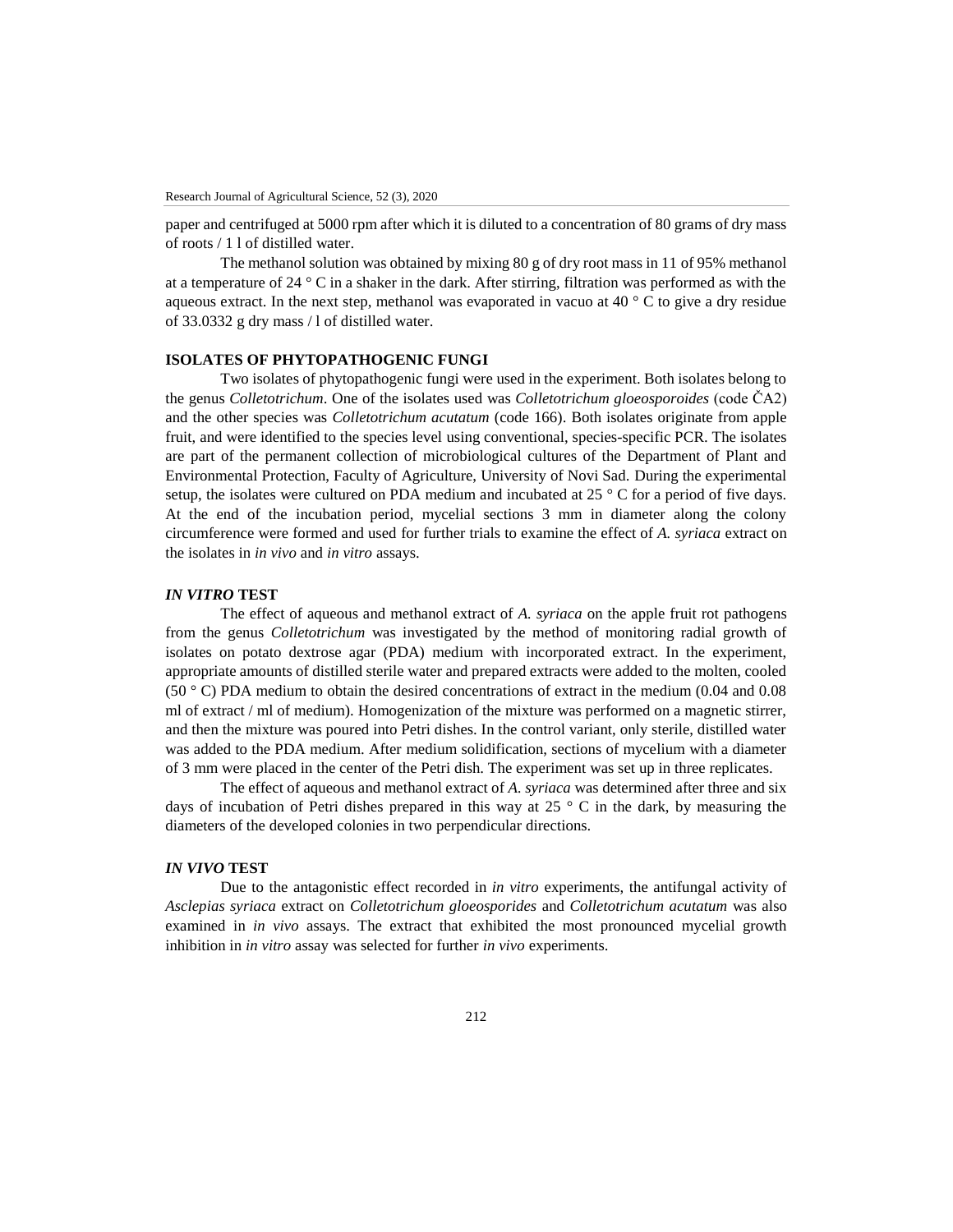Holes with a diameter of 4 mm and a depth of 3 mm were made on the sterilized surfaces of apple fruits of the Golden Delicious cultivar. Two openings were formed on each fruit, the experiment was set up in three repetitions, one fruit with two openings represented one repetition.

Undiluted *A. syriaca* water extract, 10% solution of *A. syriaca* extract or fungicide with active ingredient combination boscalid + pyraclostrobin at concentration of 1 g in 250 ml of water was introduced into the openings on the fruit. Immediately after the treatment, fragments of mycelium with a diameter of 3 mm were introduced into the openings so that the mycelium rests directly on the tissue of the apple.

*Table 1*

| <b>Tested treatments</b>                            |                                      |  |
|-----------------------------------------------------|--------------------------------------|--|
| <b>Treatment</b>                                    | Concentration /amount of application |  |
| A. syriaca extract                                  | 100%                                 |  |
|                                                     | 10%                                  |  |
| Synthetic fungicide (boscalid<br>$+pyraclostrobin)$ | $1 \text{ g}$ in 250 ml of water     |  |

Inoculated apple fruits treated with sterile, distilled water were used as a control. One half of treated, inoculated fruits was placed in humid chambers at room temperature, and the other half in cold storage at  $2\pm0.5^{\circ}$ C. The evaluation was performed after six and ten days of fruits incubation at room temperature, and for cold stored fruits evaluation was performed after 1-month storage and additional 7 days of incubation at room temperature. The evaluation was performed by measuring the diameter of the developed necrotic (rot) lesions.

#### **STATISTICAL ANALYSIS**

Data was processed by analysis of variance, and the significance of the differences was determined by Duncan's post hoc test in the *Statistica* 13.5 software package.

#### **RESULTS AND DISCUSSION**

## *IN VITRO* **TEST**

According to the results recorded after 3 and 6 days of incubation, the analysis of variance showed that the fungal isolates, extracts and concentrations of extracts had a significant effect on the mycelial growth diameter of the tested isolates ( $p \le 0.01$ ).

As shown in Tables 2 and 3, the *A. syriaca* plant extract significantly inhibited mycelial growth of the tested isolates compared to the control. Higher concentration of aqueous extract of *A. syriaca* caused complete inhibition of mycelial growth of both isolates, regardless incubation duration.

After 3 days of incubation (Table 2), the aqueous extract showed significantly stronger inhibition of mycelial growth of the tested isolates compared to the methanol extract, regardless of the applied concentration. A higher concentration of methanol extract did not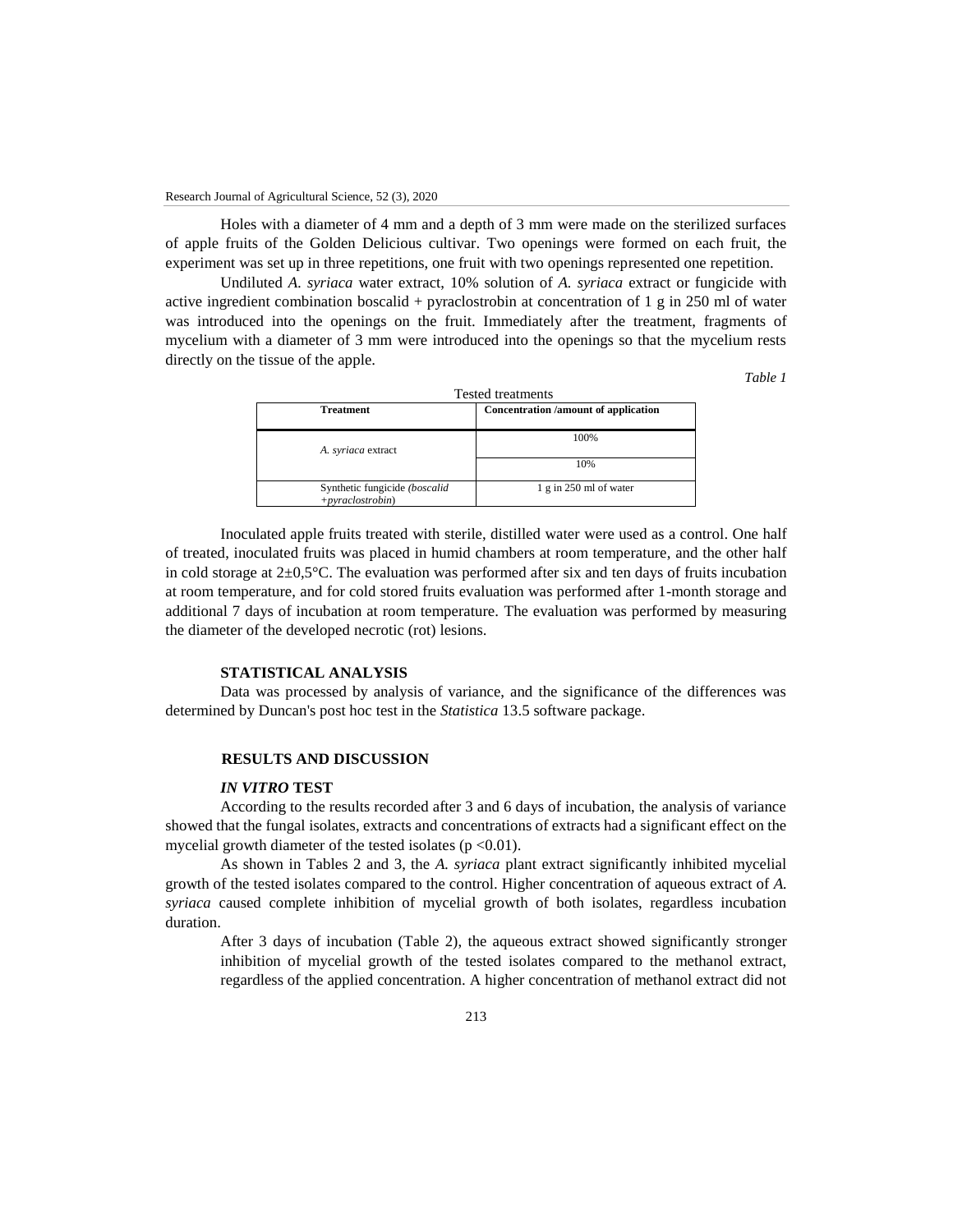cause significantly stronger inhibition compared to a lower concentration; while the lower concentration of the aqueous extract had a significantly weaker effect compared to the high concentration of the isolate *C. gloeosporioides*, while in the case of the isolate *C.acutatum* both concentrations of the aqueous extract completely inhibited the development of the isolate.

*Table 2*

| Duncan's test of multiple intervals: the effect of A. syriaca extract on the mycelial diameter of the |
|-------------------------------------------------------------------------------------------------------|
| tested isolates after three days of incubation                                                        |

| <b>Isolate</b>             | A. syriaca<br>extract     | <b>Concentration</b> (ml extract<br>/ ml medium) | Mycelium diameter (mm) |
|----------------------------|---------------------------|--------------------------------------------------|------------------------|
|                            | Aqueous                   | 0.08                                             | 3.00 <sup>a</sup>      |
|                            | extract                   | 0.04                                             | $11.25^d$              |
| C. gloeosporioides         |                           | 0.08                                             | $14.75^{\circ}$        |
| $(\check{C}\check{A} - 2)$ |                           | 0.04                                             | $14.5^\circ$           |
|                            | Methanol                  |                                                  |                        |
|                            | extract                   |                                                  |                        |
|                            | control-distilled water   |                                                  | 40.00 <sup>g</sup>     |
|                            | Aqueous                   | 0.08                                             | 3.00 <sup>a</sup>      |
|                            | extract                   | 0.04                                             | 3.00 <sup>a</sup>      |
|                            |                           |                                                  |                        |
| C. acutatum                |                           | 0.08                                             | 8.50 <sup>b</sup>      |
| (166)                      |                           | 0.04                                             | $8.50^{b}$             |
|                            | Methanol                  |                                                  |                        |
|                            | extract                   |                                                  |                        |
|                            | Control - distilled water | .                                                | $23.5^{\rm f}$         |

values followed by the same letter are at the same level of significance

The results obtained after 6 days of incubation (Table 3) also suggest that the aqueous extract caused significant inhibition of mycelial growth of the tested isolates compared to the methanol extract. Higher concentration of the aqueous extract led to complete inhibition of the growth of both isolates. However, in the case of *C. gloeosporiodes* isolates, the lower concentration of the aqueous extract showed a significantly weaker effect compared to the higher concentration and achieved growth inhibition at the same level as lower concentration of methanol extract. Compared to the untreated control, the methanol extract also showed significant inhibition of isolate growth.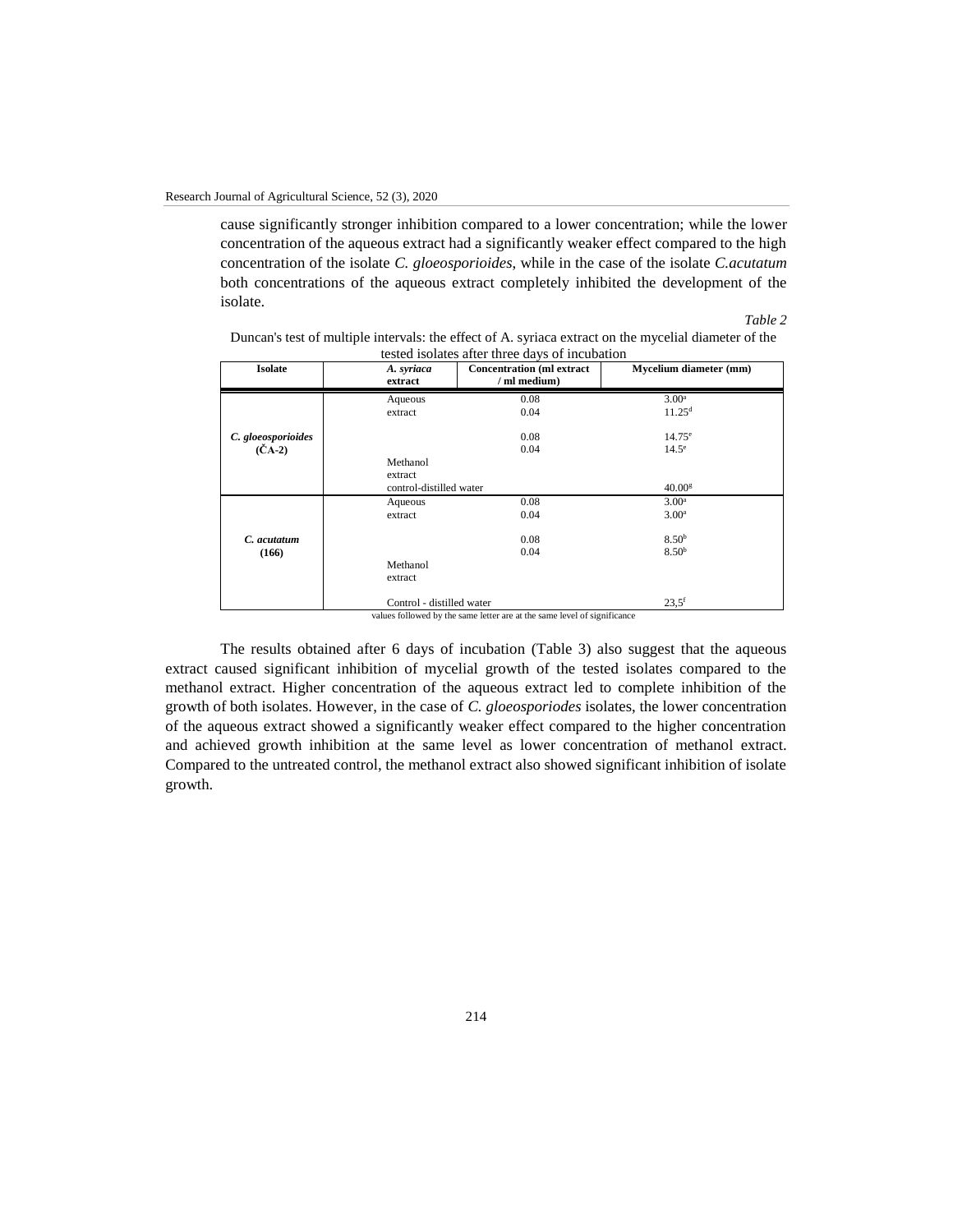# *Table 3*

| Duncan's test of multiple intervals: the effect of A. <i>syriaca</i> extract on the mycelial diameter of the |  |
|--------------------------------------------------------------------------------------------------------------|--|
| tested isolates after six days of incubation                                                                 |  |

| tested horates after six days of incubation |                                                               |                                                                                                                 |                        |  |
|---------------------------------------------|---------------------------------------------------------------|-----------------------------------------------------------------------------------------------------------------|------------------------|--|
| <b>Isolate</b>                              | A. syriaca extract                                            | <b>Concentration (ml extract)</b>                                                                               | Mycelium diameter (mm) |  |
|                                             |                                                               | / ml medium)                                                                                                    |                        |  |
|                                             |                                                               |                                                                                                                 |                        |  |
|                                             |                                                               |                                                                                                                 |                        |  |
|                                             | Aqueous extract                                               | 0.08                                                                                                            | $3,00^a$               |  |
|                                             |                                                               | 0.04                                                                                                            | $27,00$ <sup>fg</sup>  |  |
|                                             |                                                               |                                                                                                                 |                        |  |
| C. gloeosporioides                          |                                                               | 0.08                                                                                                            | 30,25 <sup>hi</sup>    |  |
| $(\check{C}A-2)$                            | Methanol                                                      | 0.04                                                                                                            | $27.25$ <sup>fg</sup>  |  |
|                                             |                                                               |                                                                                                                 |                        |  |
|                                             | extract                                                       |                                                                                                                 |                        |  |
|                                             |                                                               |                                                                                                                 |                        |  |
|                                             | control-distilled water                                       |                                                                                                                 | $76,00^{\rm m}$        |  |
|                                             | Aqueous extract                                               | 0.08                                                                                                            | $3,00^a$               |  |
|                                             |                                                               | 0,04                                                                                                            | $3,00^a$               |  |
|                                             |                                                               |                                                                                                                 |                        |  |
|                                             |                                                               | 0.08                                                                                                            | 8,50 <sup>b</sup>      |  |
| C. acutatum                                 | Methanol                                                      | 0,04                                                                                                            | 8,50 <sup>b</sup>      |  |
| (166)                                       | extract                                                       |                                                                                                                 |                        |  |
|                                             |                                                               |                                                                                                                 |                        |  |
|                                             |                                                               |                                                                                                                 |                        |  |
|                                             |                                                               |                                                                                                                 |                        |  |
|                                             | control-distilled water<br>$1 - 21$ and $11 - 1$ and $11 - 1$ | and the state of the state of the state of the state of the state of the state of the state of the state of the | $23.5^{\rm i}$         |  |

values followed by the same letter are of the same level of significance

# *IN VIVO* **TEST**

Since in *in vitro* test the aqueous extract showed a significantly more pronounced inhibition of the development of the tested isolates, this extract was chosen to examine its inhibitory effect on the causes of bitter apple rot on the apple fruits themselves.

# 1. **Incubation at room temperature**

After 6 and ten days of incubation of fruits at room temperature, analysis of variance showed that the applied treatments significantly influenced the development of necrosis on artificially inoculated fruits.

As shown in Table 4, in the case of isolates of *C. gloeosporioides*, it was observed that the inhibitory effect of all applied treatments led to significant inhibition of necrosis development compared to control, and no significant differences were observed between treatments with synthetic fungicide (*boscalid + pyraclostrobin*) and different concentrations of *A. syriaca* root extract. In *C. acutatum* isolates, the synthetic fungicide showed the most significant inhibition of necrosis development, while the effect of *A. syriaca* root extract was completely absent regardless of the concentration of application - developed necrosis on apple fruits treated with the extract was at the same level of significance with untreated control.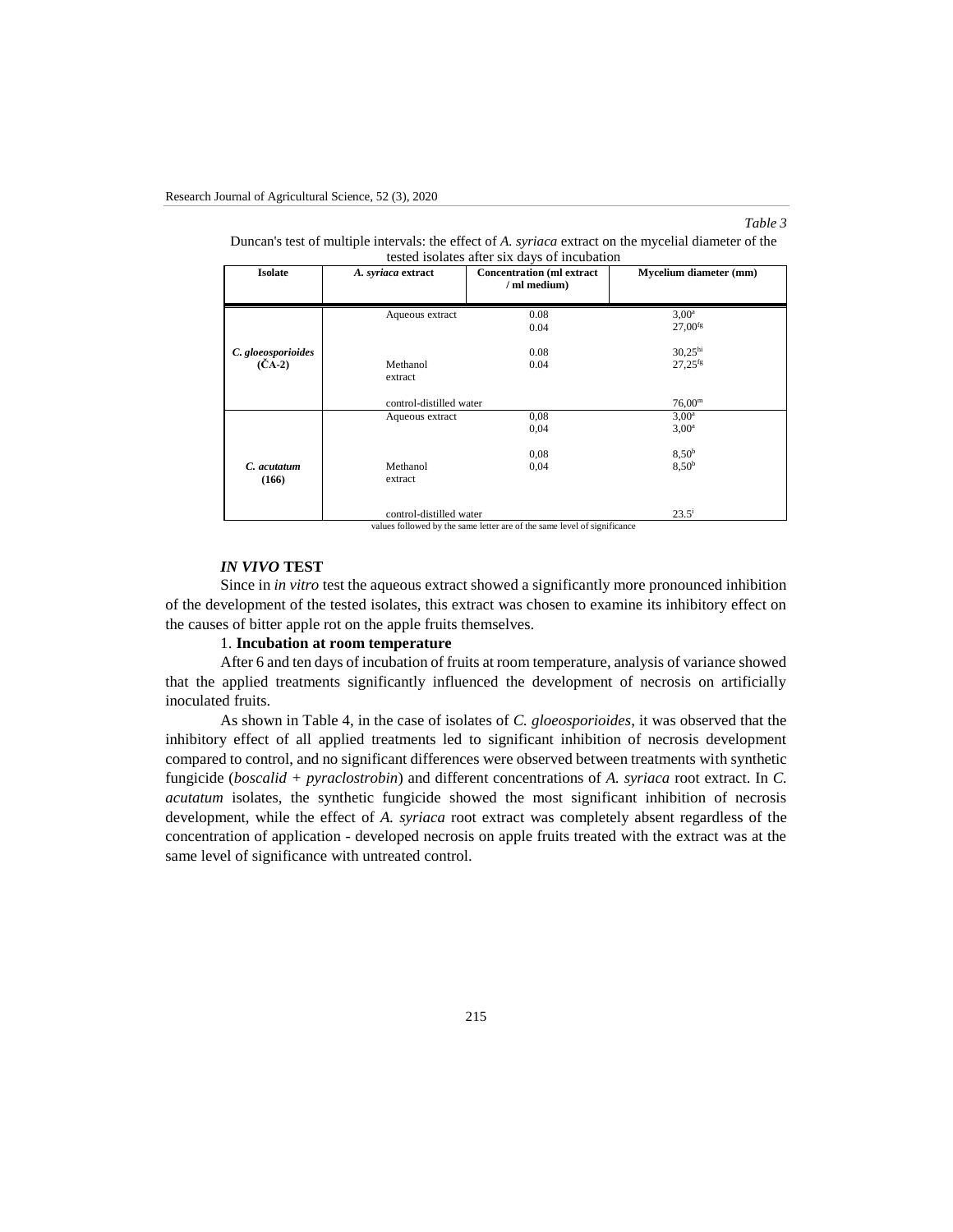#### *Table 4*

| <b>Isolate</b>                                  | <b>Treatment</b>                                    | Necrosis diameter (mm)        |
|-------------------------------------------------|-----------------------------------------------------|-------------------------------|
| C. gloeosporioides<br>$(\check{C}\check{A}$ -2) | Synthetic fungicide ( $boscali$ d + pyraclostrobin) | $3.00 \pm 0.00^a$             |
|                                                 | Undiluted water extract of A. syriaca               | $4.87 \pm 2.53$ <sup>a</sup>  |
|                                                 | 10% A. syriaca water extract                        | $6.50 \pm 4.11^a$             |
|                                                 | Untreated control                                   | $16.25 \pm 4.77^{\mathrm{b}}$ |
|                                                 | Synthetic fungicide ( $boscali$ d + pyraclostrobin) | $3.75 \pm 1.16^a$             |
| C. acutatum<br>(166)                            | Undiluted water extract of A. syriaca               | $13.25 \pm 1.28$ <sup>c</sup> |
|                                                 | 10% A. syriaca water extract                        | $11.00 \pm 2.14^b$            |
|                                                 | Untreated control                                   | $11,75 \pm 1.04^{\rm bc}$     |

Duncan's test of multiple interverses: the influence of the examined extracts of *A. syriaca* on the development of necrosis on apple fruits artificially inoculated with *C. gloeosporioides* and *C. acutatum*, after six days of incubation.

values followed by the same letter are of the same level of significance

Table 5 shows the results of the development of necrosis on apple fruits after 10 days of incubation. In *C. gloeosporioides* isolates, all applied treatments maintained the effect of significant inhibition of necrosis development after 10 days compared to untreated control. However, treatment with the synthetic fungicide stood out and provided significantly lower development of necrosis on apple fruits and compared to apple fruits treated with different concentrations of *A. syriaca* root extract.

In the case of *C. acutatum* isolates, the applied treatments with *A. syriaca* extract did not provide a satisfactory effect, regardless of the concentration of application - the development of necrosis on the treated fruits was at the same level of significance with the untreated control. Synthetic fungicide significantly inhibited the development of necrosis compared to untreated control and treatments in which the extract was applied.

*Table 5*

Duncan's test of multiple intervals: the influence of the examined extracts of *A. syriaca* on the development of necrosis on apple fruits artificially inoculated with *C. gloeosporioides* and *C. acutatum,* after 10 days of incubation

| <b>Isolate</b>                                 | <b>Treatment</b>                                    | Necrosis diameter (mm)   |
|------------------------------------------------|-----------------------------------------------------|--------------------------|
|                                                | Synthetic fungicide ( $boscali$ d + pyraclostrobin) | $3.00 \pm 0.00^a$        |
| C. gloeosporioides<br>$(\check{C}\check{A}-2)$ | Undiluted water extract of A. syriaca               | $12.37 \pm 6.76^b$       |
|                                                | 10% A. syriaca water extract                        | $10.62 \pm 8.25^{\rm b}$ |
|                                                | Untreated control                                   | $32.12 \pm 7.38^c$       |
|                                                | Synthetic fungicide ( $boscali$ d + pyraclostrobin) | $7.87 + 3.23a$           |
| C. acutatum<br>(166)                           | Undiluted water extract of A. syriaca               | $23.87 \pm 4.52^b$       |
|                                                | 10% A. syriaca water extract                        | $22.50 \pm 3.12^b$       |
|                                                | Untreated control                                   | $23.75 \pm 5.28^{\rm b}$ |

values followed by the same letter are of the same level of significance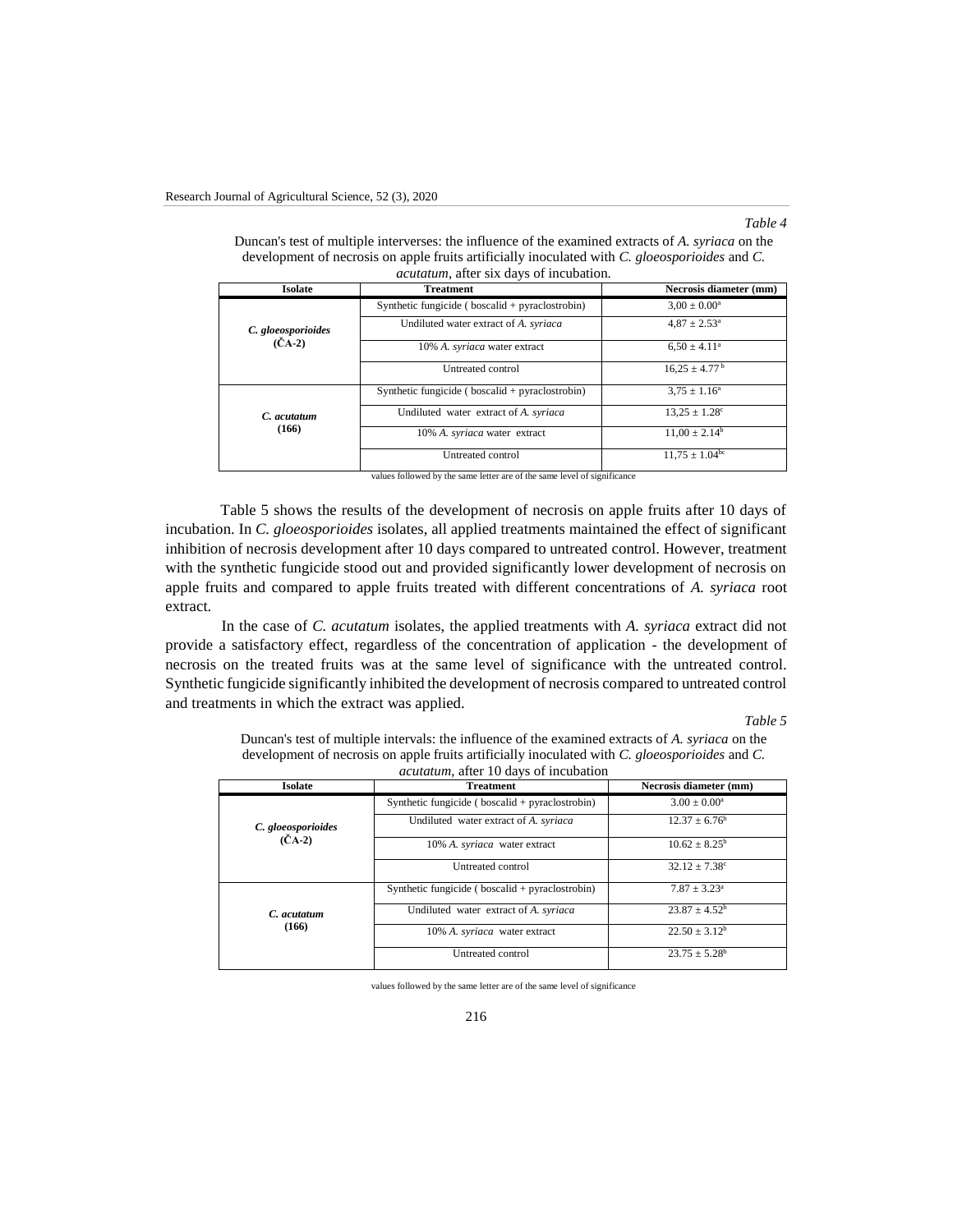#### **2. Incubation in cold storage**

On fruits that were incubated in a cold storage for a month, no symptoms of bitter rot were observed on the day of storage termination.

After storage, the fruits were additionally incubated at room temperature for 7 days, and analysis of variance showed that the applied treatments significantly influenced the development of necrosis on the fruits.

As shown in Table 6, after additional incubation at room temperature, in the case of *C. gloeosporioides* isolates, a complete inhibitory effect on the development of necrosis was observed in all treatments applied compared to the untreated control.

However, in the case of *C. acutatum* isolates, the applied treatments did not show a satisfactory effect, regardless of the concentration of application. The development of necrosis on the treated fruits was at the same level of significance as the untreated control, in the case of each applied treatment.

#### *Table 6*

Duncan's test of multiple intervals: influence of tested *A. syriaca* extracts on the development of necrosis on apple fruits artificially inoculated with *C. gloeosporioides* and *C. acutatum*, after one month of cold storage and additional incubation for seven days at room temperature

| Isolate                                | <b>Treatment</b>                                    | Necrosis diameter (mm)        |
|----------------------------------------|-----------------------------------------------------|-------------------------------|
|                                        | Synthetic fungicide ( $boscali$ d + pyraclostrobin) | $3.00 \pm 0.00^a$             |
|                                        | Undiluted extract water of A. syriaca               | $3.00 + 0.00^a$               |
| C. gloeosporioides<br>$(\check{C}A-2)$ | 10% A. syriaca water extract                        | $3.87 \pm 1.64^{\circ}$       |
|                                        | Untreated control                                   | $16.00 \pm 3.21^b$            |
|                                        | Synthetic fungicide ( $boscali$ d + pyraclostrobin) | $15.00 \pm 4.78$ <sup>a</sup> |
| C. acutatum<br>(166)                   | Undiluted water extract of A. syriaca               | $18.75 \pm 3.06^{\circ}$      |
|                                        | 10% A. syriaca water extract                        | $16.00 \pm 1.85^{\circ}$      |
|                                        | Untreated control                                   | $17.12 \pm 6.42^{\text{a}}$   |

values followed by the same letter are of the same level of significance

Based on the obtained results, it can be concluded that the aqueous extract of *A. syriaca* show more pronounced inhibition of *C. acutatum* mycelium growth on nutrient medium compared to *C. gloeosporoides*, while in *in vivo* test,on apple fruits, inhibitory effect of *A. syriaca* aqueous extract on necrosis development was observed only in the case of *C. gloeosporoides*. This result can be explained by the different temperature requirements of these two fungi. According to Grahovac (2014), the species *C. gloeosporoides* is thermophilic compared to the species *C. acutatum*, therefore it has been proven to have lower virulence on apples under low temperature, i.e. when storing fruits at low temperatures. This fact can be related to the fact that the aqueous extract on apple fruits significantly controlled species *C. gloeosporoides*, compared to *C. acutatum* in *in vivo* test, but only in the case of storing the fruit at a lower temperature. The absence of activity of the extract on *C. acutatum* in the *in vivo* test without storage of fruits at low temperature cannot be explained by differences in virulence of isolates, since in control, untreated variants the diameter of fruit necrosis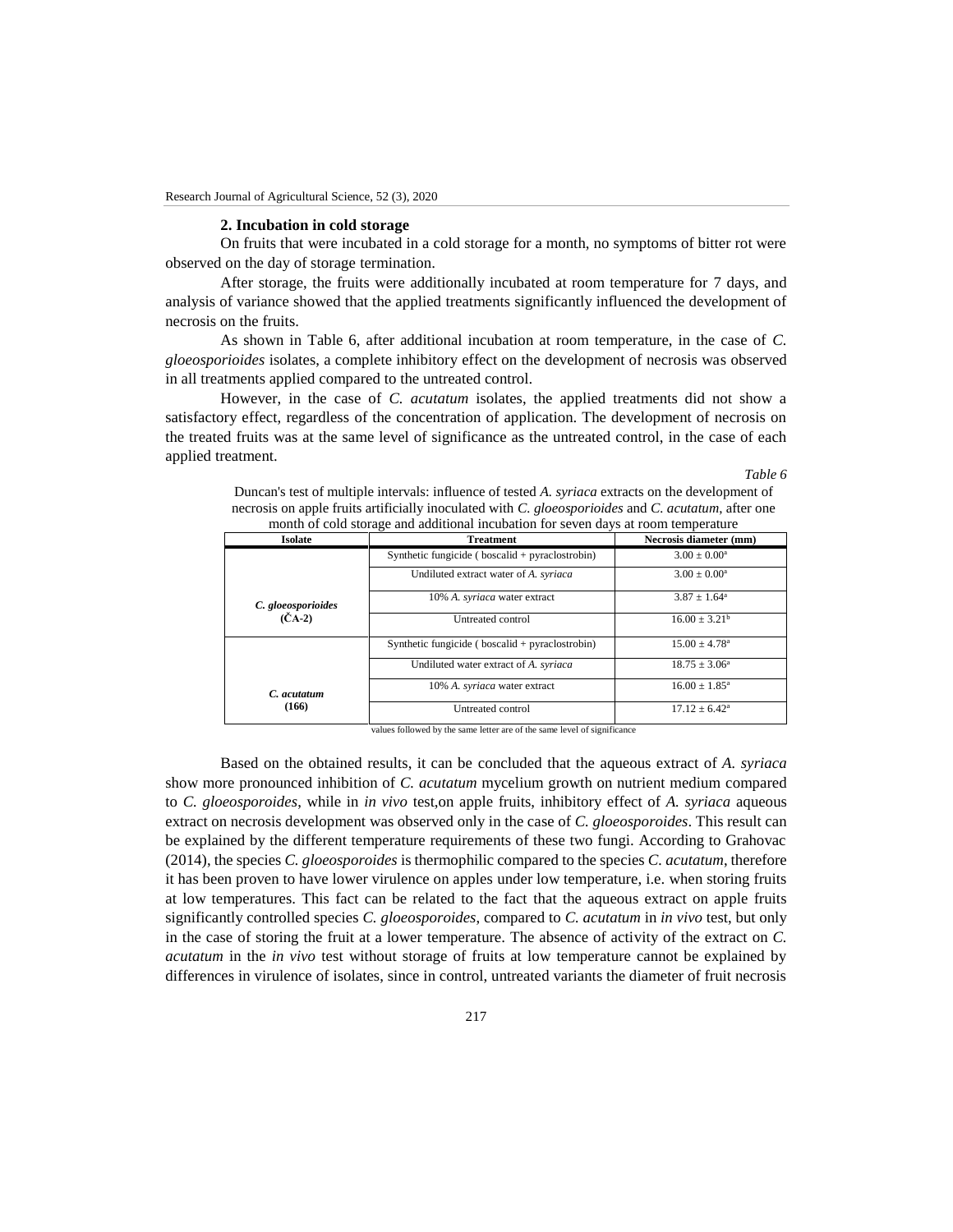was higher in the case of *C. gloeosporioides*. It remains for additional research to establish the reason for the lack of effect on the species *C. acutatum* in the *in vivo* test.

There is no data in the available literature to date indicating the antimicrobial activity of *A. syrias* in the control of phytopathogenic microorganisms. However, members of the *Asclepiadaceae* family are listed as medicinal plants applicable in human medicine, exhibiting antimicrobial effects. The most studied species of *A. curassavicahas* shown antibacterial and antifungal activity in several studies (Hemavani and Thippeswamy, 2012). Accordingly, as this study has shown, *A. syriaca*, as a member of the family *Asclepiadaceae*, exhibits antimicrobial activity against phytopathogenic organisms of the *Colletotrichum* genus. However, for now, the proven antifungal effect on apple fruits only on the species *C. gloeosporoides*, does not justify further examination in this direction because the dominant cause of bitter fruit rot in our warehouses in the period 2009 - 2014. was the species *C. acutatum* (Grahovac, 2014), for which only the in vitro antifungal activity of the tested agent was proven.

## **CONCLUSIONS**

Having in mind long - lasting consequences of intensive pesticide use in plant protection for the environment and humans, in order to protect plants, attention should be focused on non - chemical control measures. As this study showed, the extract of the root of the plant *A. syriaca*, exhibits antimicrobial activity against phytopathogenic organisms of the genus *Colletotrichum*. However, for now, the proven antifungal effect on apple fruits only on *C. gloeosporoides* does not justify further examination in this direction because *C. acutatum* is dominant causative agent of bitter fruit rot in our apple storages, for which only the *in vitro* antifungal action of the tested agent has been proven. Further research should focus on examining causes of the lack of effect of *A. syriaca* extract on *C. acutatum* on apple fruits, *in vivo,* and the possible improvements.

### **BIBLIOGRAPHY**

GRAHOVAC, M., 2014 - Biological control of *Colletotrichum* sp. pathogens of stored apple fruits, Doctoral Dissertation, University of Novi Sad, Faculty of Agriculture, Serbia

GRAHOVAC, M., INDIC, D., LAZIC, S., VUKOVIC, S., 2009 - Biofungicides and Their Applicability in Modern Agricultural Practice. Pestic. Phytomed., Belgrade, Serbia, 24(4), 245-258.

GRAHOVAC, M., INDIC, D., TANOVIC, B., LAZIC, S., VUKOVIC, S., HRUSTIC, J., GVOZDENAC, S., 2011 - Integrated Managementof Causal Agents of PostharvestFruit Rot of Apple, . Pestic. Phytomed., Belgrade, Serbia, 26(4), 2011, 289-299

HEMAVANI, C., THIPPESWAMY B., 2012 - Evaluation of antimicrobial activity of root extract of *Asclepias curassavica*, Recent Research in Science and Technology 2012, 4(1): 40-43

JELOCNIK, M., IVANOVIC, L., SUBOTIC, J., 2011 - Analysis of variable costs coverage in apple production, Skola biznisa 2/2011, Belgrade, Serbia, 634.11:657.471.1(497.11).

KESEROVIC, Z., MAGAZIN, N., 2014 – Vocarstvo Srbije – Stanje i perspektive, Popis poljoprivrede 2012, Subotica, Serbia

KESEROVIC, Z., MAGAZIN, N., MILIC, B., DORIC, M., 2016 – Vocarstvo i vinogradarstvo (deo vocarstvo), University of Novi Sad, Faculty of Agriculture, Serbia